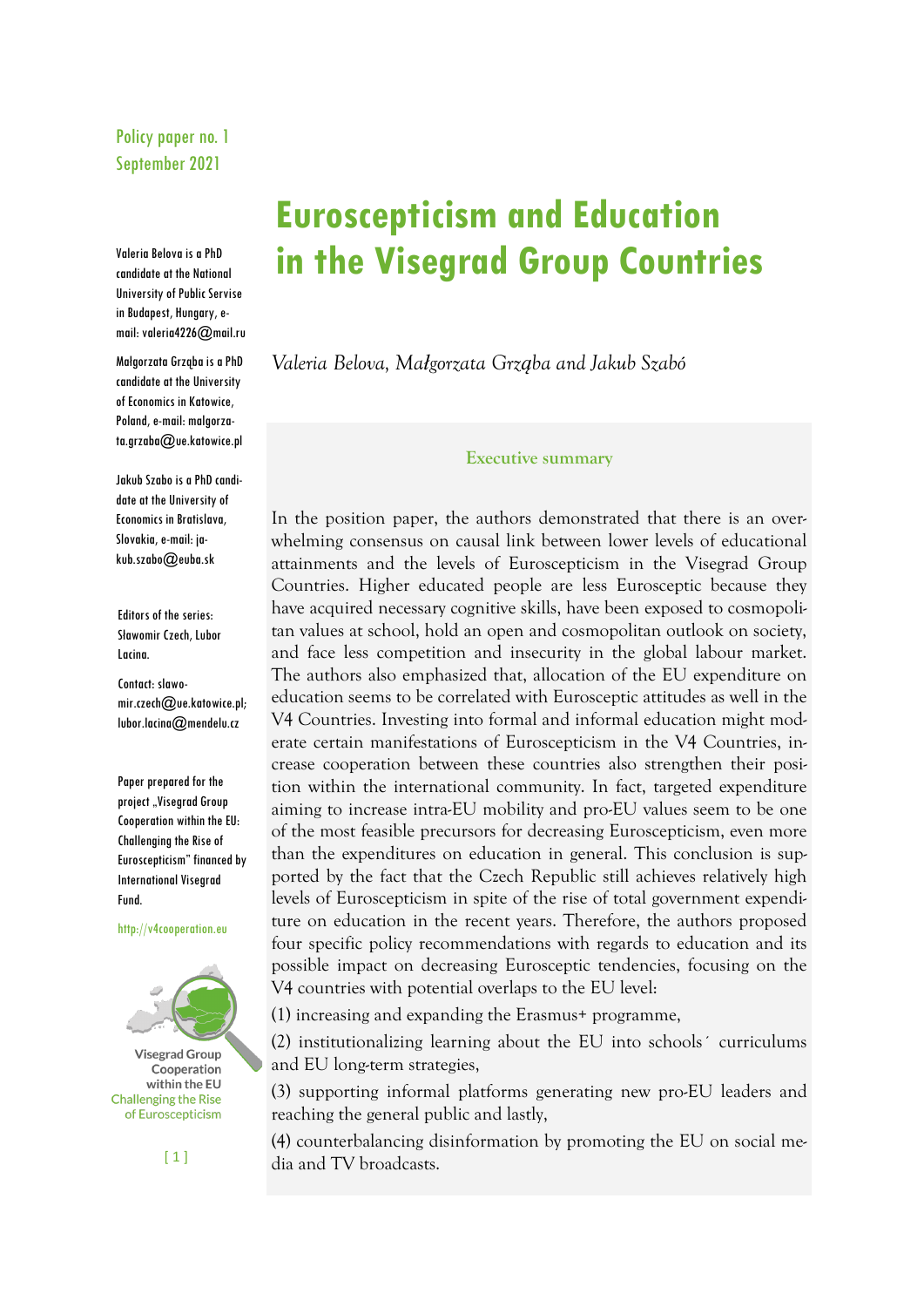#### **Introduction: Description of the problem**

When the Council of Europe picked the passage from Beethoven's 9th symphony — Ode to Joy — as a European anthem in 1972, vision of unified Europe appeared to be in its heyday. The European unification, in all intents and purposes, turned into the "purified, favoured endeavour, European position of euphoria, encircled by divine shines, a celestial spot, where through the spell of Divine beings men live in harmony and solidarity" (Schiller, 1785). Contemporary Europe, however, seems to be far from this vision. Cynicism, Euroscepticism, and resistance against universal European values started gaining momentum in the last couple of years, peaking with Brexit, where the questioning of the benefits of European integration struck the whole Europe. It is not surprising though, since first Eurosceptic tendencies can be traced back to British conservatives in the 1970s and 1980s, then spreading to the rest of Europe, finding their way also to the contemporary Visegrad Group countries. Gradually, as Euroscepticism progressed, the European population kept losing the enthusiasm for further integration (Bijsmans et al., 2018; Dutceac et al., 2019). Nonetheless, even after all these years, we cannot but agree with Lerith et al. (2018) that the meaning of Euroscepticism remains ambiguous, often being narrowed down to just a negative opinion on the European Union (EU). Whenever Euroscepticism is characterized solely as a backlash against integrated Europe, according to our opinion, it becomes a rather vague concept. Euroscepticism is much more complex and cannot be restricted to neither party politics, nor to national politics. It is neither entirely static, nor completely rigid, it is a changing process, which grows further along the development of the EU. Euroscepticism represents an antidote to European integration, in Leconte´s (2010) views, it is "a direct and blatant rejection of the EU's raison d'être".

But let us get back to the issue of Brexit, since it constituted a turning point in our opinion. On June 23, 2016, a slight majority of 51.9% chose to leave the EU in a historic referendum on the UK's future as an EU member. The outcome of the Brexit referendum was highly polarized along educational lines  $\mathbb I$  people with a lower level of education voted to leave the EU, while those with the higher educational credentials voted overwhelmingly to remain (Hobolt, 2016). This division with regards to Euroscepticism is not limited to just the United Kingdom, it also occurs in the Visegrad Group Countries, where generally speaking, people with lower educational attainment can be found to be more Eurosceptic than those with higher education across the whole EU (Hakhverdian et al., 2013; Hooghe and Marks, 2005; Lubbers and Scheepers, 2010). Furthermore, this discrepancy has widened dramatically over time. Several theories have been proposed in the literature that (causally) relate education with support for European integration

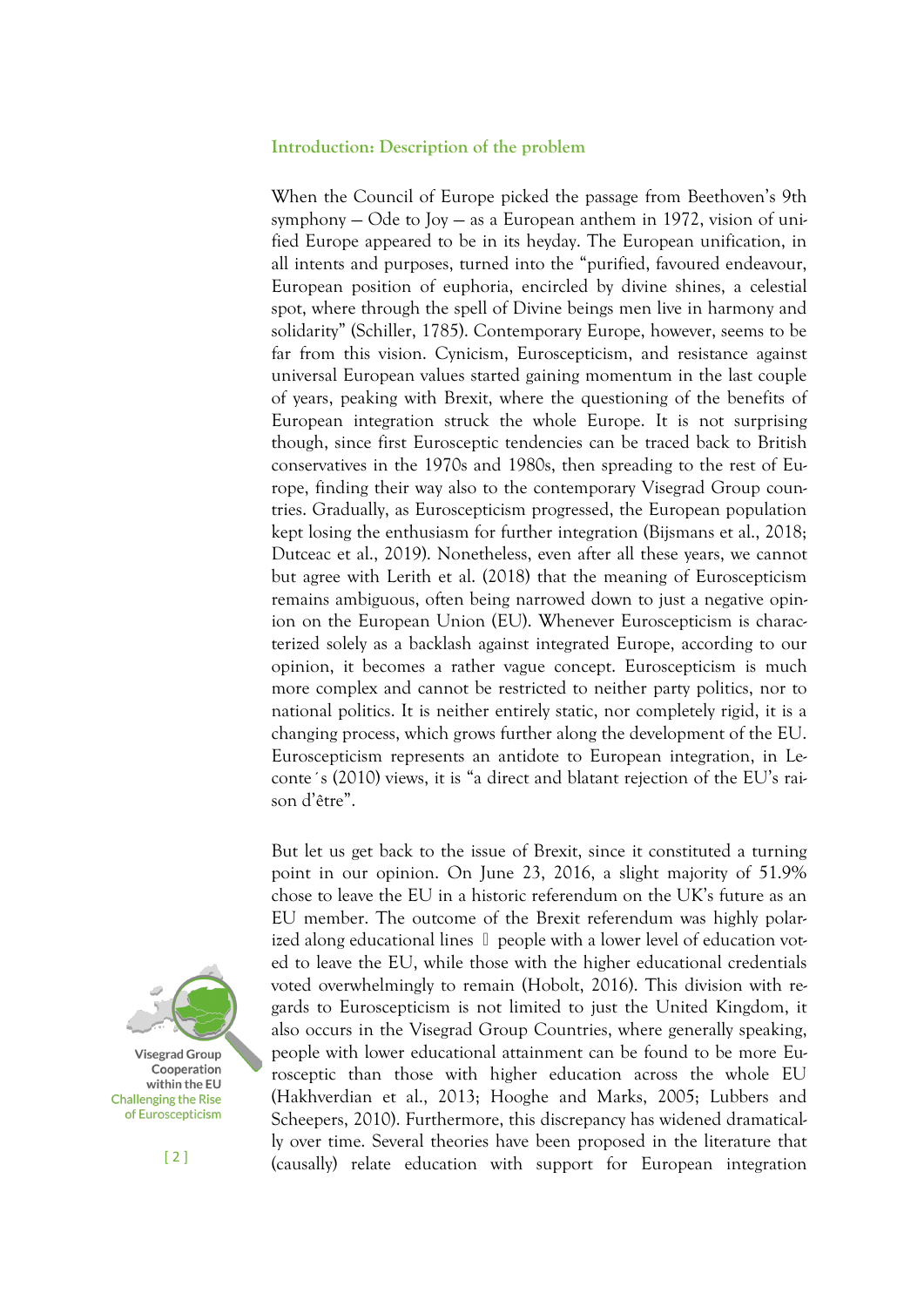(Hakhverdian et al., 2013; Lubbers and Jaspers, 2011). According to the literature on Euroscepticism, higher educated people are less Eurosceptic because they have acquired necessary cognitive skills, have been exposed to cosmopolitan values at school, hold an open and cosmopolitan outlook on society, and face less competition and insecurity in the global labour market. This argument is supported by political scientists studying transnational political cleavages as well (e.g. Hooghe and Marks, 2018; Kriesi and Schulte-Cloos, 2020; Piketty 2020). If one takes a look at sociological structure of electorate of Eurosceptic parties, or parties with slightly Eurosceptic tendencies in the Visegrad Countries for that matter, the evidence overwhelmingly supports the hypothesis about the trade-off between education and Eurosceptic attitudes. Electorates of Eurosceptic parties like Tomia Okamura's Svoboda a přímá demokracie in the Czech Republic, Slovak far-right party Ľudová strana Naše Slovensko, or regional poster boys of illiberalism — Kaczyński's Prawo i Sprawiedliwość and Orbán's Fidesz, are comprised on average of less educated, and *ipso facto* less economically mobile "losers" of economic globalization (Lindner et al., 2020).

To summarize, the empirics suggested that there exists a correlation between the level of educational attainment and negative attitudes towards the EU. Referring to the presented argument, the purpose of the policy paper is to define the relation between education and Euroscepticism in the Visegrad Group Countries. Additionally, the policy paper presents concrete recommendations and suggestions of how to reduce the level of Euroscepticism in the V4 Countries with regards to the education.

# **Analysis of the Current Situation**

Substantial scholarly effort has previously been given to explaining Euroscepticism in its numerous varieties (e.g. Hobolt and de Vries, 2016). As we have already indicated, Euroscepticism is stratified along educational lines. It belongs to one of the most consistent findings in this field (Hakhverdian et al., 2013). Lower educated people are consistently proven to be more Eurosceptic than higher educated people. By using the Eurobarometer trend file (2004-2020) and appending it with the most recent waves of the Eurobarometer, Figures 1 and 2 depict the attitudes towards the EU in the V4 Countries between 2004 and 2020.<sup>1</sup>



From joining the EU in 2004 until the financial crisis in 2008, citizens' trust in the V4 Countries was above the EU average every year. At that time, this measure was characterized by an upward trend in the Czech Republic, Poland, and Slovakia. From the beginning of the financial crisis to 2015, the measure decreased in all the analysed Countries. Then, from 2015 to 2020, citizens' trust in the EU grew again in all V4 Coun-

<sup>1</sup> In terms of methodology, Euroscepticism is measured by asking respondents whether they trust, don't trust, or don't have an opinion on the EU. Lubbers and Scheepers (2005) label this as instrumental Euroscepticism.

[ 3 ]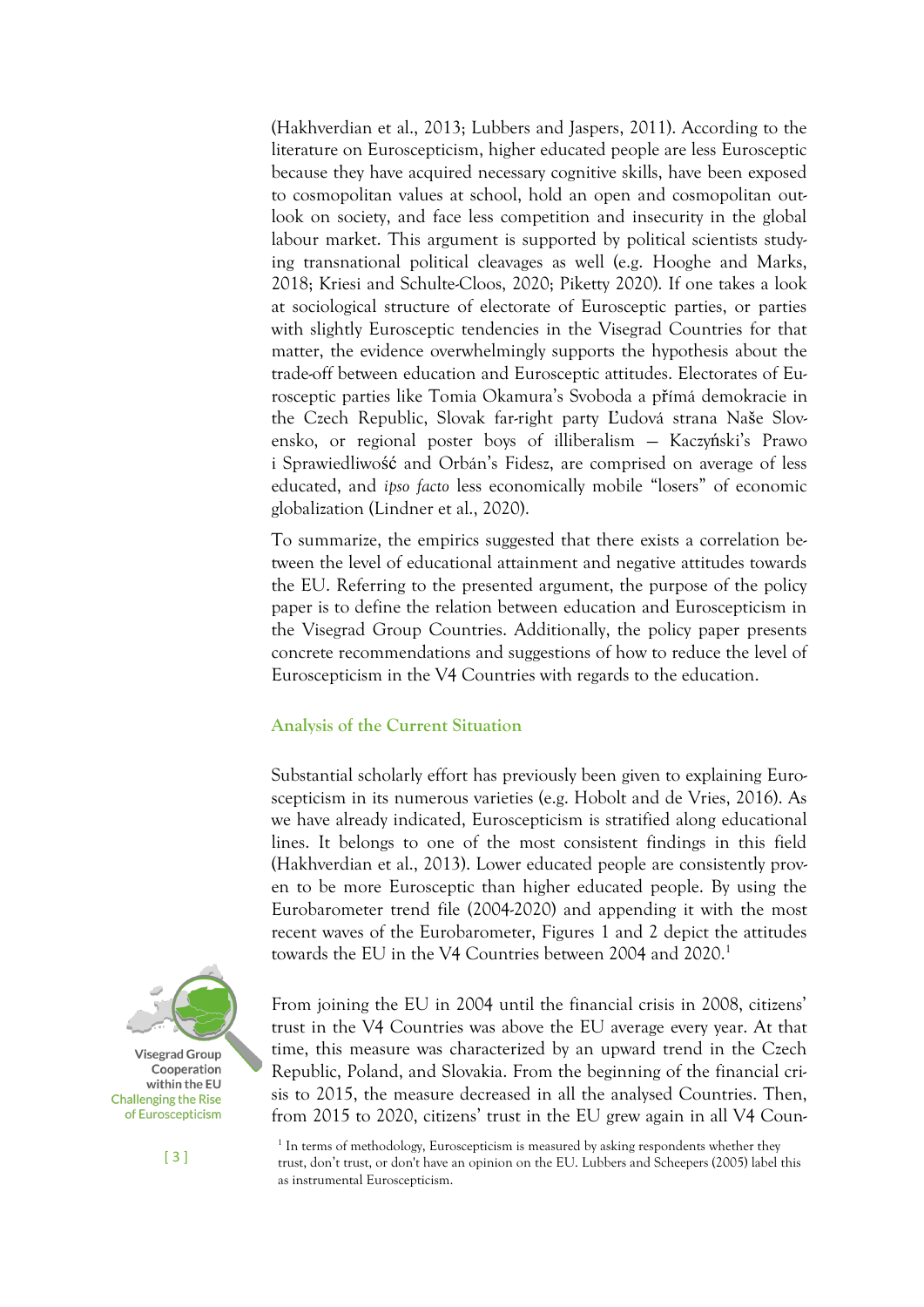tries. Between the years 2004 and 2020 in Slovakia, Poland, and Hungary, this measure was above the EU average, with values below the mean only in the case of the Czech Republic.



**Figure 1. Trust of V4 citizens in EU in 2004-2020 (in %)**

Source: Own elaboration based on Eurobarometer data.





Source: Own elaboration based on Eurobarometer data.



Between the years 2004 and 2020, the highest average level of citizens' trust in the EU was in Slovakia (54%), followed by Hungary (53%), Poland (50%), and lastly the Czech Republic (45%). Still, the citizens' distrust was below the EU average. In Poland it was 33%, in Hungary and Slovakia 37%. Only in the Czech Republic, during the analysed period, the average measure was higher by 1pp than the EU average and amounted to 46%.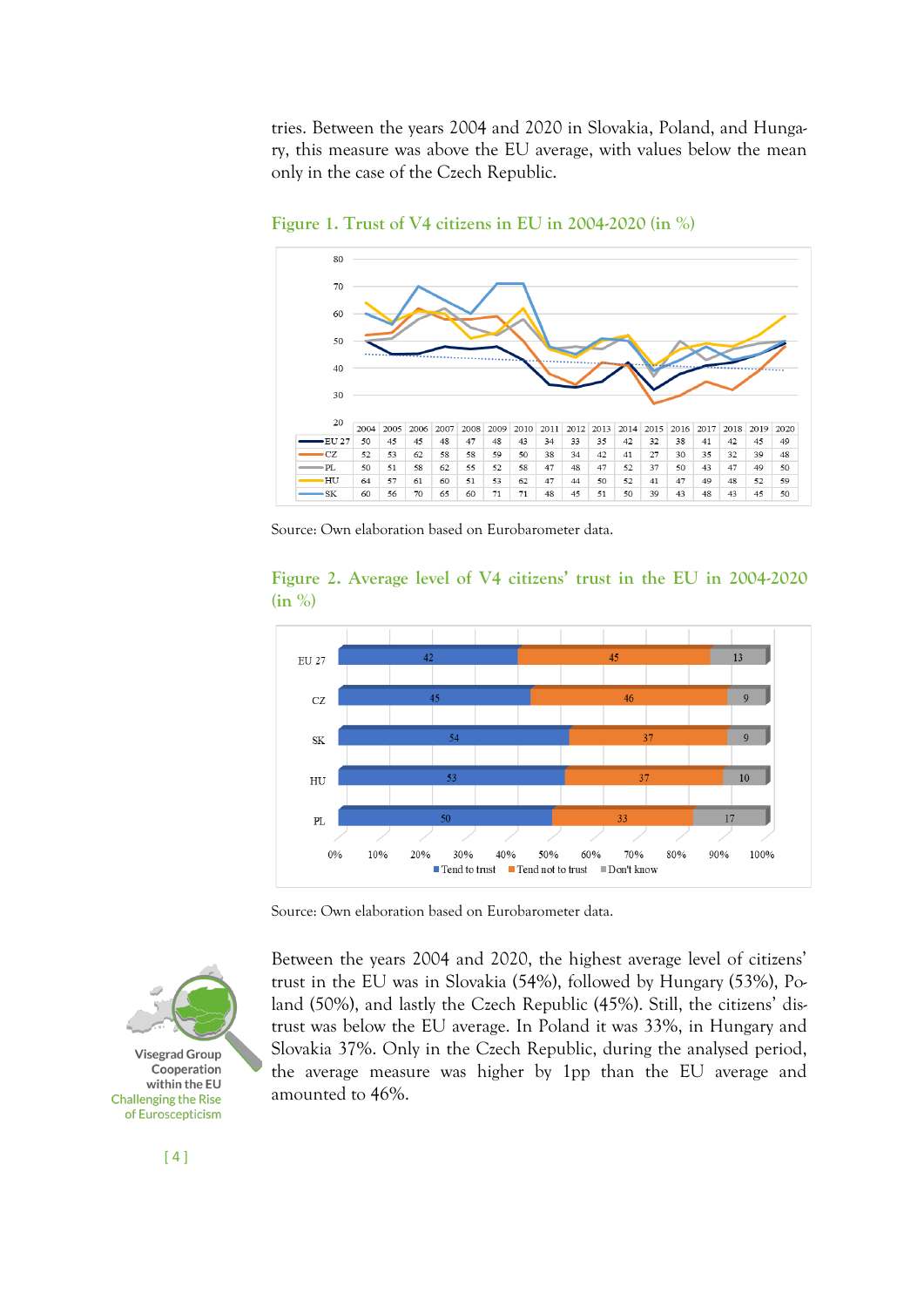

**Figure 3. V4 citizens with higher educational level (in %)**



Source: Own elaboration based on Eurostat data.

As depicted in Figures 1-3, since the beginning of 2004, V4 Countries with on average lower educated citizens are consistently more Eurosceptic (Czech Republic) than the V4 Countries with higher educated citizens (Poland). On the other hand, we would be careful with regards to the interpretation of this results, since the % of higher education attainment does not automatically manifest better education, especially when comparing the Czech Republic and Slovakia.<sup>2</sup> Subsequently, as the trend lines show, the current gaps in Euroscepticism between the lower and higher educated not only did not diminish over time, but it also seems that they have gotten even worse in all V4 Countries. This gap seems to be a part of a larger, education-based cleavage in Western Europe (Bovens and Wille, 2017; Hooghe and Marks, 2018; Piketty, 2020). This trend is also present in France (National Rally), Germany (AfD) or Italy (Lega).

Figure 4. depicts the EU expenditure on education<sup>3</sup>, whereas the figure 5. delineates total national expenditure on education as % of GDP. From 2004 to the financial crisis in 2008, the EU expenditure on education in the V4 Countries was above the EU average. However, since then, this measure has been characterized by a downward trend in all V4 Countries. Then, from 2015 to 2020, the EU expenditure on education

<sup>3</sup> The Union programme for education, training and sport comprises of expenditure on the support of learning mobility (Erasmus+), non-formal and informal learning mobility and the learning mobility of sport staff.



<sup>&</sup>lt;sup>2</sup> The OECD PISA results show us that students in the Czech Republic achieve significantly betters results in all three areas – Reading, Mathematics and Science (OECD, 2018). The same can be said about quality of Czech universities as compared to universities in Slovakia. According to the Shanghai Ranking, 7 Czech universities place in among the 1000 best in the world, while in Slovakia it is only one (Shanghai Ranking, 2021). All of this indicates greater quality of education.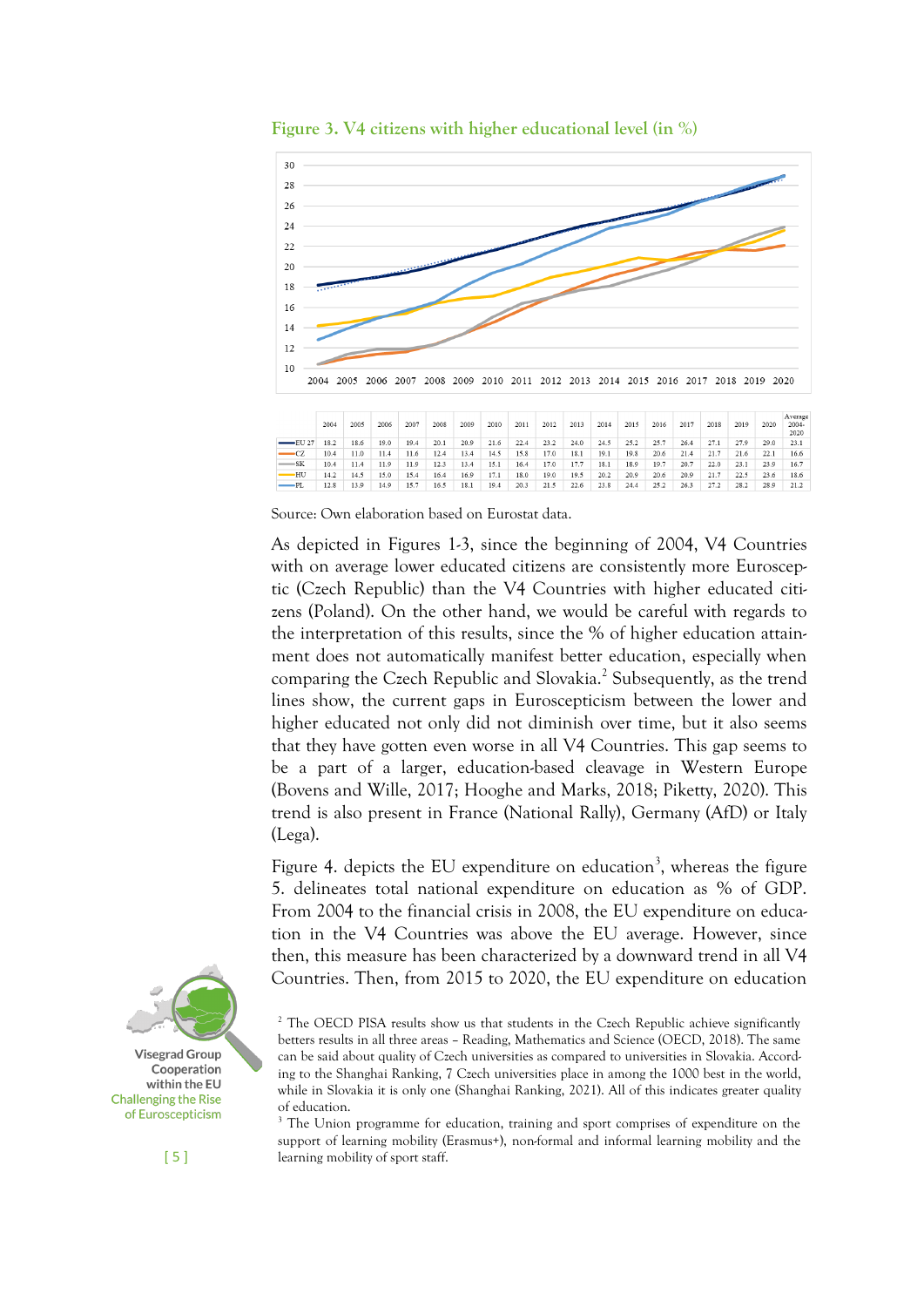in the V4 Countries grew gradually, but the value of the measure was still generally below the EU average every year. Since the introduction of the Erasmus+ program in 2014, there has been a noticeable increase in citizens' trust in the EU and the EU education expenditure growth in the following year (2015). Taking a look at the total expenditure on education as % of GDP, we can clearly see a downward slope in the case of Poland, and to a lesser extent Hungary as well, especially since 2014. The expenditures on education have been relatively levelled in Slovakia in the recent years, namely since 2012. The Czech Republic, on the other hand, registered a significant increase, surpassing Slovakia, Hungary and the EU-27 average simultaneously, reaching almost 5% of GDP in terms of the total expenditures on education. This indicates that the total national expenditure on education does not seem to have an impact on the levels of Euroscepticism, on the contrary, especially when the education is not interrelated with promoting universal European values.

**Figure 4. EU expenditure on education as % of total EU expenditure in the Visegrad Group Countries**



Source: Own elaboration based on Eurostat data.

Although the data seems to support the statement that people with different educational attainments have quite different perspectives on the EU, can we say that this relationship also implies causality? Is education, in other words, a causal element in changing people's attitudes toward European integration? Remaining cautious, we expect this to be the case based on the current state of the literature and our Euroscepticism research. Improved cognitive capabilities, getting familiar with cosmopolitan ideas taught in school, and implementation of cost-benefit calculations when evaluating pros and cons of certain alternatives are commonly listed as three ways by which greater education changes attitudes toward the EU in research on the roots of Euroscepticism (Hakhverdian et al., 2013; Hooghe and Marks, 2005; Lubbers and Jaspers, 2011). The

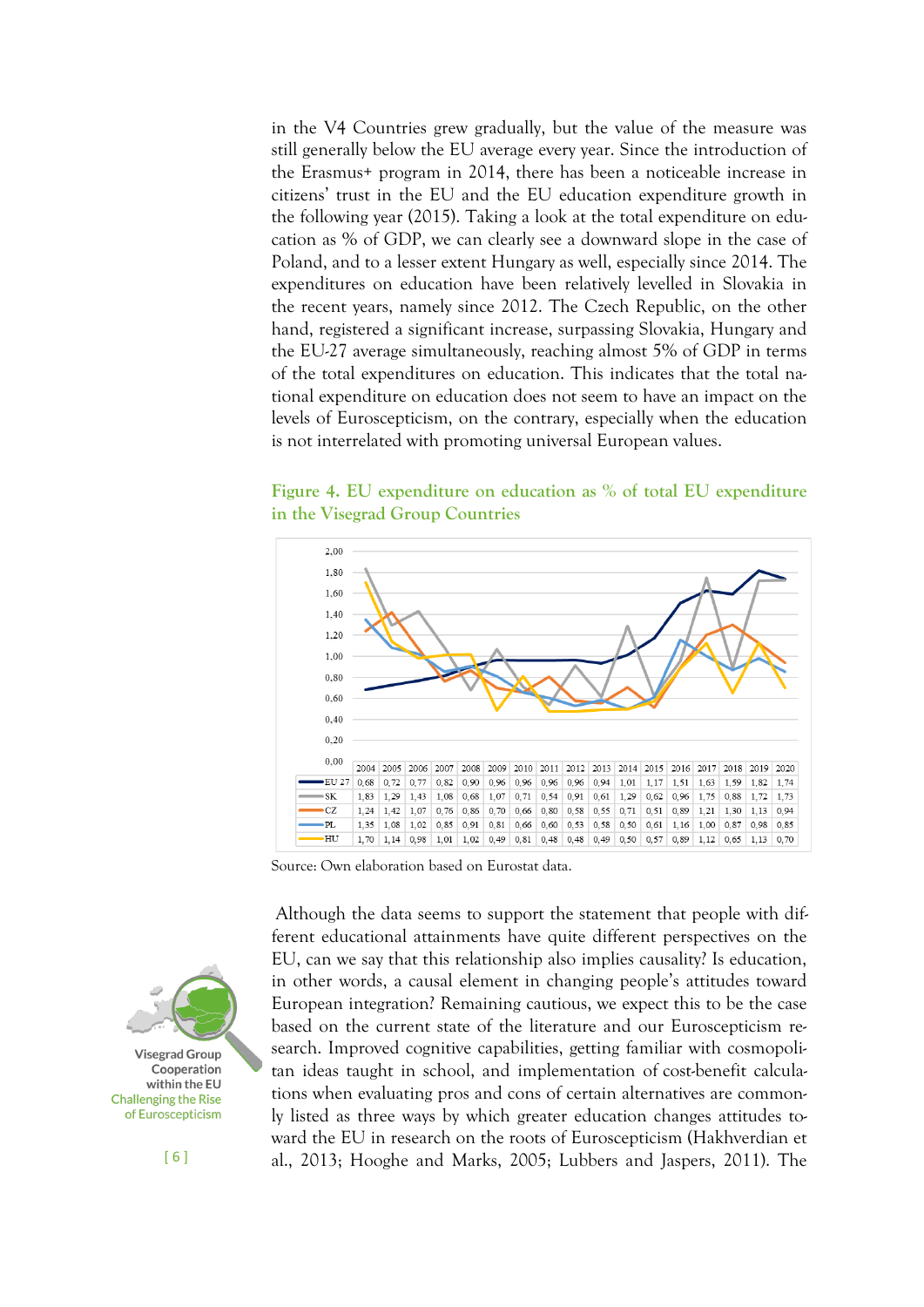

**Figure 5. Government expenditure on education as % of GDP (2004- 2019)** 

Source: Own elaboration based on Eurostat (COFOG) data.

first two mechanisms are based on the premise that education widens intellectual and cultural horizons, which leads to increased support for European integration. Previous research has shown that cultural intolerance and a strong sense of national identity are major predictors of Euroscepticism (De Vreese and Boomgaarden, 2005; Hooghe and Marks, 2005; Luedtke, 2005; McLaren, 2002). Additional education is associated with more internationalized views and beliefs, and a greater empathy. A person with more years of schooling is on average more open and welcoming to people from various ethnic and cultural backgrounds and has a less exclusive national identity. In this way they had the opportunity to receive full-time or short-term education abroad, as well as to travel and acquaint themselves with new countries and cultures. According to the cognitive skills thesis, education has a significant 'liberalizing' influence on students by strengthening their cognitive capacities and broadening their perspectives (Bobo and Licari, 1989; Hyman and Wright, 1979; Jackman, 1978). These enhanced cognitive abilities have been connected to more cosmopolitan political perspectives, lowering nationalist feelings and cultural intolerance. Education is said to not just 'enlighten' pupils, but also to socialize them into a set of political beliefs, according to this theory (Van de Werfhorst and De Graaf, 2004). As a result, education causes a movement in internal cultural values toward cosmopolitan ideals. Students are taught concepts like pluralism, democracy, and individual liberty at school, which help them develop a more open and tolerant outlook on the world. Furthermore, there has been a growing emphasis on spreading European values and, more recently, European citizenship, since the 1970s (Busemeyer and Tram, 2011; Keating, 2009). Education provides students with a stronger position in the labour market in addition to improving cognitive capabilities and socializing them into a specific set of values. The utilitarian cost-benefit analysis argument points to

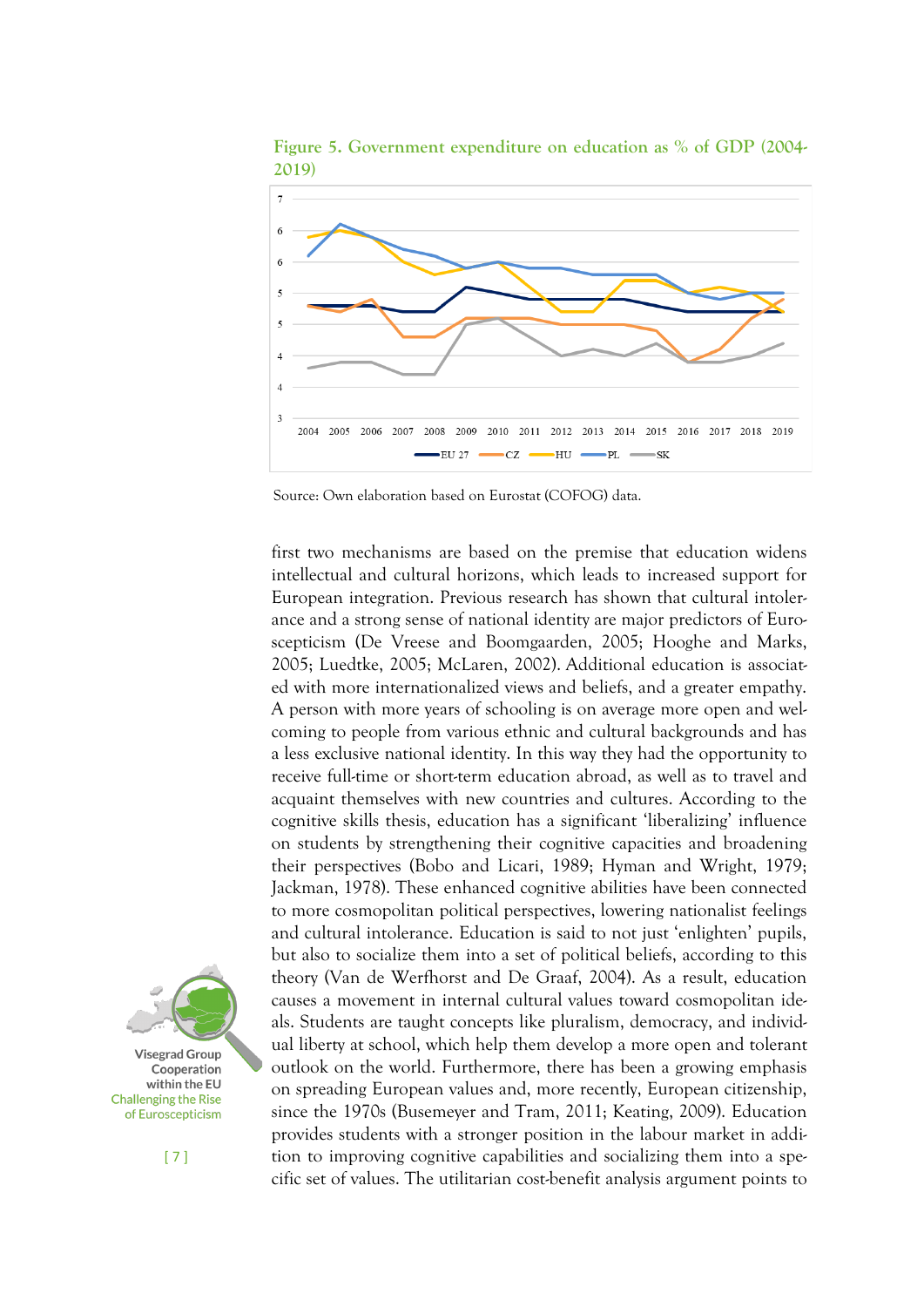Euroscepticism to be a result of self-interest, or more specifically, whether people profit (economically) from European integration or not (Anderson and Reichert, 1995; Gabel, 1998; Gabel and Palmer, 1995). Higher educated people are more supportive of European integration since they benefit from more European collaboration due to their skills and mobility. In conclusion, if cognitive skills are successfully increased, cosmopolitan ideas are transferred, or the labour market position is strengthened, we should expect extra years of education to reduce Euroscepticism. As a result, rather than being a source of Euroscepticism, education may prove to be a proxy for other factors such as cognitive capacity, political socialization at home, and the socio-economic condition of the family.

However, another problem is the need to increase interest in learning. According to Eurostat statistics, as of 2020, 9.9% of 18-24 years old in the EU had completed at most a lower secondary education and were not in further education or training. These graduates represent "early leavers". In the V4 Countries, this figure ranges from 5.4% to 12.1%. Of course, this figure has decreased significantly in recent years in Europe as a whole, but in the V4 Countries the need to improve in this direction clearly remains and there is a great room for improvement.



**Figure 6. Early leavers from education and training in 2011-2020 (in %)**

In addition, we should pay attention to the general state of education and training in the V4 countries. The chart below (fig. 7) shows the share of people aged 25-64 who stated that they received formal or nonformal education and training in the four weeks preceding the survey. Interestingly, since 2011 the share increased by 1.4 p.p at the EU level. Within the V4 countries, the highest growth was reported in Hungary by 2.1 p.p. On the other hand, a decline was monitored in two countries, in Poland by 0.7 p.p. and in Slovakia by 1.3 p.p. As Alvin Toffler (an



Source: Own elaboration based on Eurostat data.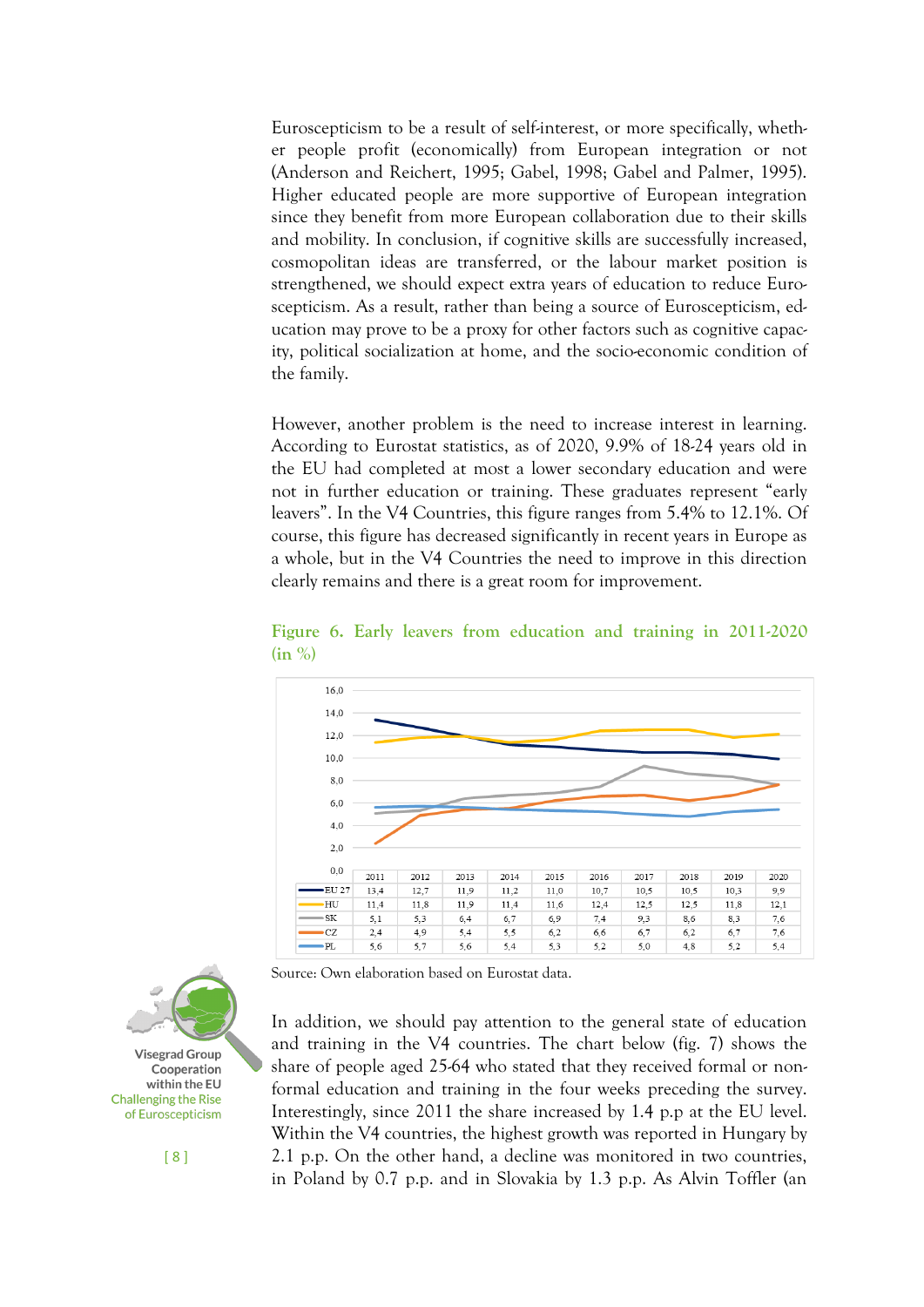American writer, [futurist,](https://en.wikipedia.org/wiki/Futurist) and businessman) noted in "The illiterate in the 21st century will not be those who cannot read and write, but those who cannot learn, unlearn and relearn" (Toffler, 1981). Due to the everincreasing life expectancy, the professional life and period of active work activity also increases. A career that is 50-60 years long can hardly be built on the same starting educational baggage and be in the same professional rut. The forks, the possible changes in the professional scenario, of course, are tied to different stages of career and age maturity, to personal circumstances. But the twists and turns at these forks are impossible without a new education. In this regard, speaking of education, it is extremely important to pay attention not only to the education of the younger generation, but also to the education of adults who make up the working majority.



**Figure 7. Adult participation in learning in 2011-2020 (in %)**

Source: Own elaboration based on Eurostat data.





[ 9 ]

Source: Own elaboration based on Eurostat data.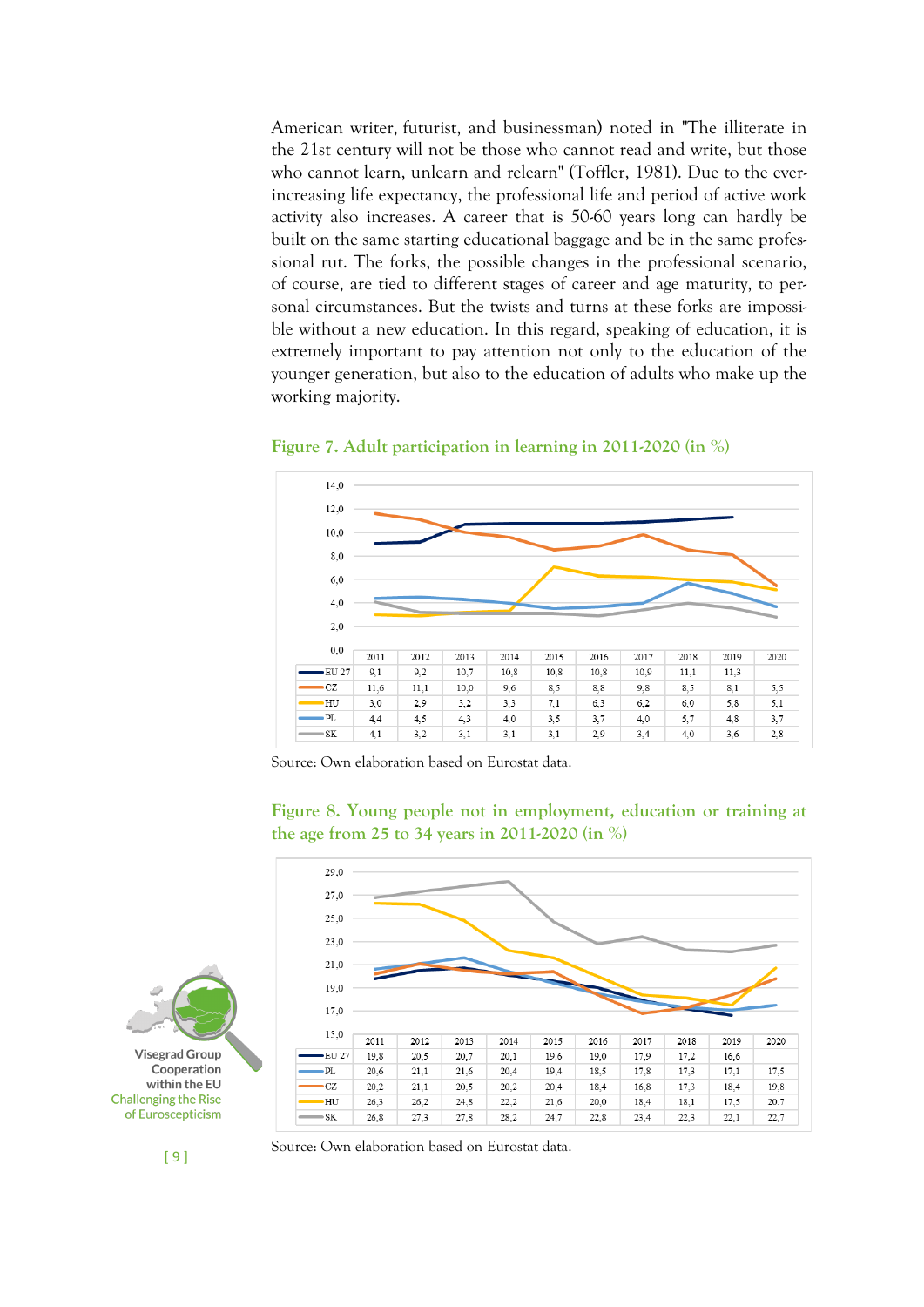Another interesting point is the non-participation of young people in either educational programs or work activities. The graph below (fig. 8) shows the share of the population aged 25-34 who are not employed and not involved in education or training in the four weeks preceding the survey. Their share has been dropping steadily since 2011, but as of 2020 their share in V4 Countries ranges from 17.5 % to 22.7 % due to COVID-19 pandemic. Which is clearly a high percentage.

According to these statistics, we see how many people are disconnected from educational activities. We can see in this regard, that the education is not unidimensional, and it has multiple layers. Therefore, working in this direction, including with these groups, might have a potential to qualitatively reduce Euroscepticism in the V4 Countries.

### **Policy recommendations**

In the previous part, we have demonstrated that there is an overwhelming consensus on causal link between lower levels of educational attainments and the levels of Euroscepticism. At the same time, allocation of the EU expenditure on education (Figure 4.) seems to be correlated with Eurosceptic attitudes as well (Figure 1). Therefore, targeted expenditure aiming to increase intra-EU mobility and pro-EU values seem to be one of the most feasible precursors for decreasing Euroscepticism, even more than the expenditures on education in general. This conclusion is supported by the fact that the Czech Republic still achieves relatively high levels of Euroscepticism in spite of the rise of total government expenditure on education in the recent years.

In this section, we propose four specific policy recommendations with regards to education and its possible impact on decreasing Eurosceptic tendencies, focusing on the V4 countries with potential overlaps to the EU level. We suggest to (1) increase and expand the Erasmus+ programme, (2) institutionalize learning about the EU into schools´ curriculums and EU long-term strategies, (3) support informal platforms generating new pro-EU leaders and reaching the general public and lastly (4) counterbalance disinformation by promoting the EU on social media and TV broadcasts.



**Increasing Erasmus+ budget**

Since we have showed that EU expenditure on education, a proxy for Erasmus+ programme, seem to be positively correlated with pro-EU attitudes, we recommend substantial increase of the Erasmus + budget, especially when it managed to become one of the most effective ways of fostering a sense of EU belonging by ensuring learning mobility. Still, the amount of disposable resources is not high enough for students from diverse socioeconomic backgrounds, and calls for an upgraded version, taking into account different social and economic conditions of its



[ 10 ]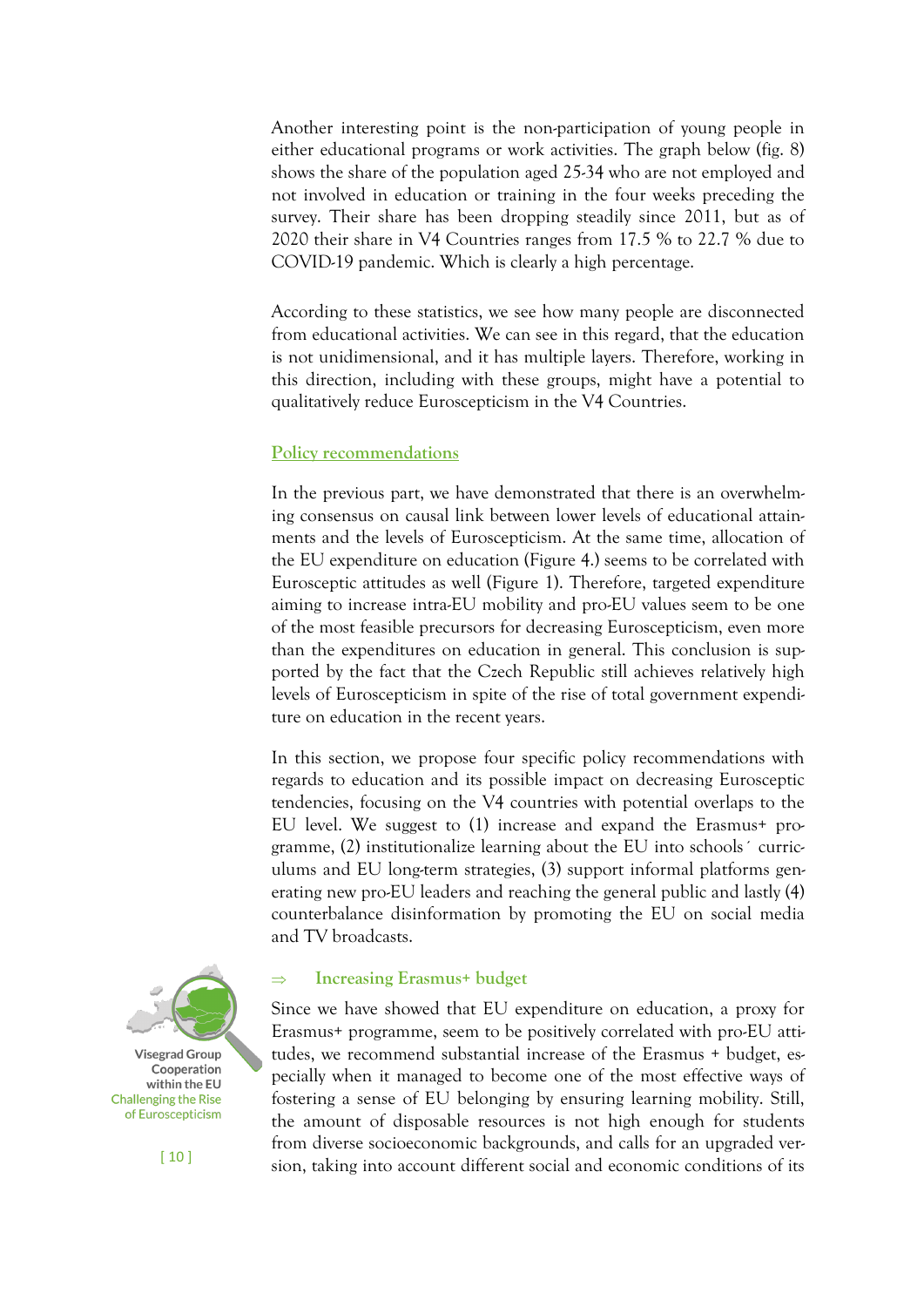applicants. The additional resources can be progressively distributed reflecting socioeconomic position of the students. Economic unaffordability of the Erasmus+ mobility cannot be an issue anymore. As a motivational aspect, we can promote excellence in research and study results by awarding additional scholarships, so students are motivated to keep achieving exceptional results even when being on international mobility. Currently, the educational results whilst on Erasmus+ mobility do not play any role whatsoever. Additionally, it would be plausible to start reflecting a possibility of establishing an EU mobility program for high school students, Erasmus<sup>++</sup> of sort. Teachers and educators should be also encouraged and supported in pursuing international mobility and foreign language learning within the EU. Although this is already part of the Erasmus+ Teaching mobility, this part of the EU mobility agenda tends to be less utilized than the part for university students. The Erasmus+ Teaching mobility should include possibilities of intra-EU mobility for primary and secondary school teachers, but at the same time, schools and universities should start promoting these possibilities, instead of creating barriers and various constraints. On EU level institutions and policies, we recommend that the future increased Erasmus+ budget (2021- 2027) foster a sense of EU belonging by ensuring learning mobility for all, particularly people from diverse socioeconomic backgrounds, and calls for all future projects to emphasize learning about the EU, building an EU identity, and supporting intergenerational learning about the EU, as well as language learning for all age groups.

Lastly, albeit it may not produce tangible results, we are of the opinion that symbolism is an important part of education, and it can provide possibility for spreading positive information about the EU. Starting point for common education activities about the EU throughout all Member States in schools and communities can be embodied in a European Education Day, when all the EU Member States will try to emphasize the importance of education with regards to the EU at one specific day on annual basis. This initiative will not bring additional financial costs, but will unite all EU countries.

#### $\Rightarrow$  Learning about the EU

Education about the EU, EU citizenships and EU democratic values should constitute a cornerstone of the general education in all EU Member States. The "EU literacy" should be regarded as generally required skill and competence, aiming to establish minimum knowledge about the European Union. The general curriculum at our schools should be established interdisciplinary, stretching over multiple disciplines, such as history, geography, economics and civics. Possibly, all EU national education systems can adopt a generalized European civic education, teaching about the history of European integration and current institutional settings, the same way the young are taught about their national history and constitutional order. Ultimately, it would be useful for such EU identitybuilding to be seriously considered to be legally binding and be incorpo-



 $[11]$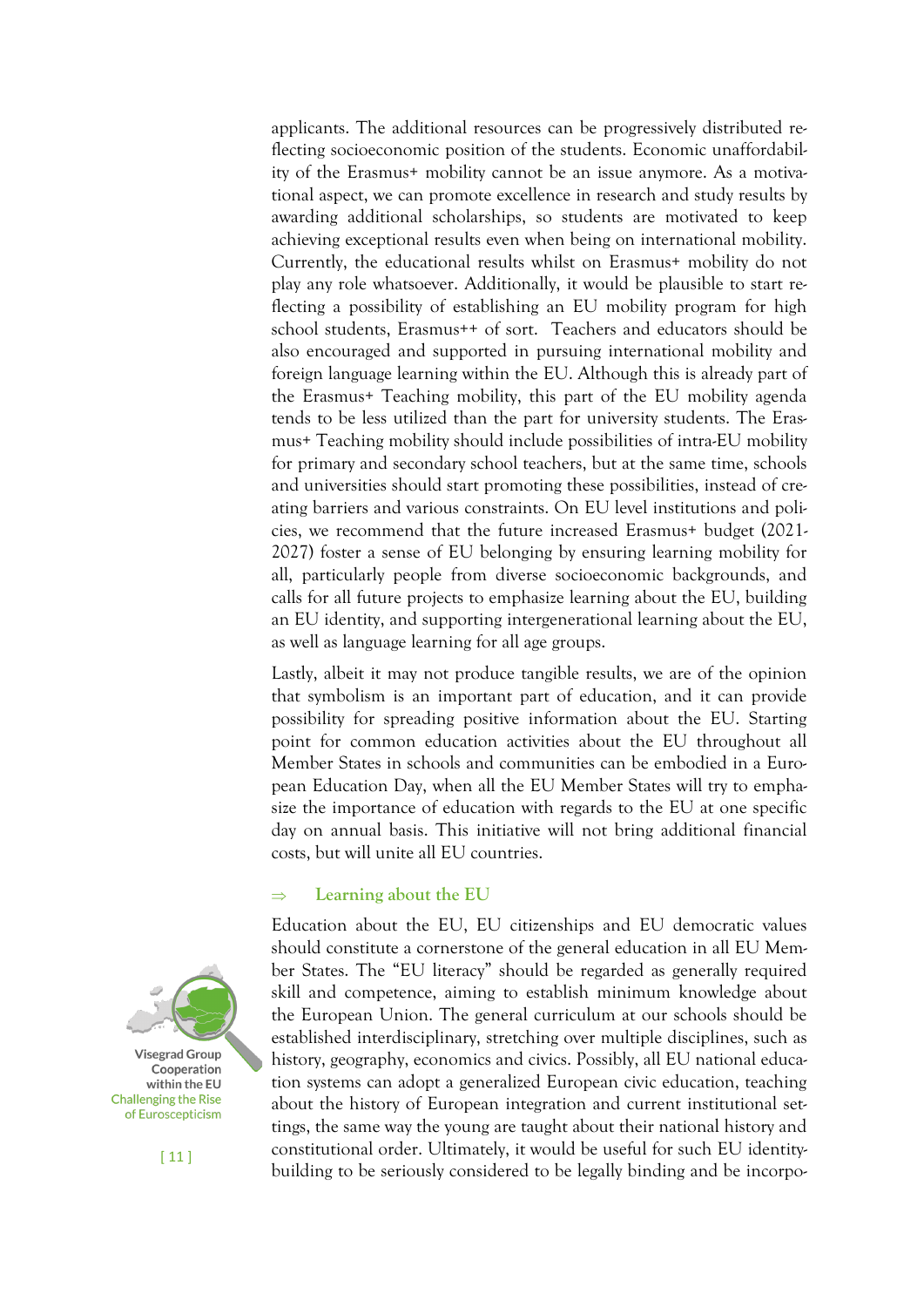rated into the EU long-term strategies (e.g. EU2030 Strategy; the ET2030 Strategic Framework) and in the European Semester process building, where the European Commission makes tailored-massed country-specific recommendations, provided that accurate systematic data are available. We propose establishing an EU level policy strategy, while respecting national competence in the field of education, to propose recommendations on cooperation (for example, via the Open Method of Coordination (OMC) or through a high-level group) among EU countries to encourage initiatives in education systems and action at the national and local level on education about the EU as well as EU identity This should be reinforced by current research that map the situation in terms of education about the EU. Additionally, we would like to emphasize the importance of implementing the first principle of the European Pillar of Social Rights (EPSR) to ensure that all Europeans have access to high-quality, inclusive education, training, and lifelong learning.

# **Supporting Informal Platforms**

Education about the EU cannot be focusing exclusively on formal education such as primary and secondary schools or universities, it is necessary that it will be extended through informal platforms such as youth movements, associations and civil society organisations, encouraging active citizen participation. Common V4 annual student summits or quarterly pro-EU V4 clubs could be established, drawing finances, for instance, from the International Visegrad Fund, whose budget should be substantially augmented by all the V4 governments. These informal platforms, promoting EU values and deepening education about the EU in the V4 Countries could resemble Slovak Globsec, an internationally recognised annual conference, attracting policy-makers and other pundits, from all around the world. Our goals are, naturally, more modest, with the aim to gather young pro-EU people from the V4 Countries, and organize an annual, regionally established conference discussing the future of the European Union and perspective of the Visegrad cooperation within. Ultimately, such informal platforms can constitute a seed for creation of new class of pro-EU politicians, policy-makers and academics.

Moreover, if we want to overcome the rejection, but mostly just an mundane indifference towards the EU in the V4 countries, the EU, but especially the political, economic and cultural elites from the V4 countries simply must not forget about the rural and socioeconomically laggard areas. We cannot just focus on informal platforms for the young urban elite. It is crucial that people in these areas, with on average lower levels of education, get exposed to the advantages of EU integration. It does not suffice to campaign before the election to the European parliament, trying to win their votes. Euroscepticism in these areas prevails mainly due to low levels of exposure about the EU successes. Informal events can be organized, recruiting famous people such as actors, singers and athletes, who will spread the information about the EU.



[ 12 ]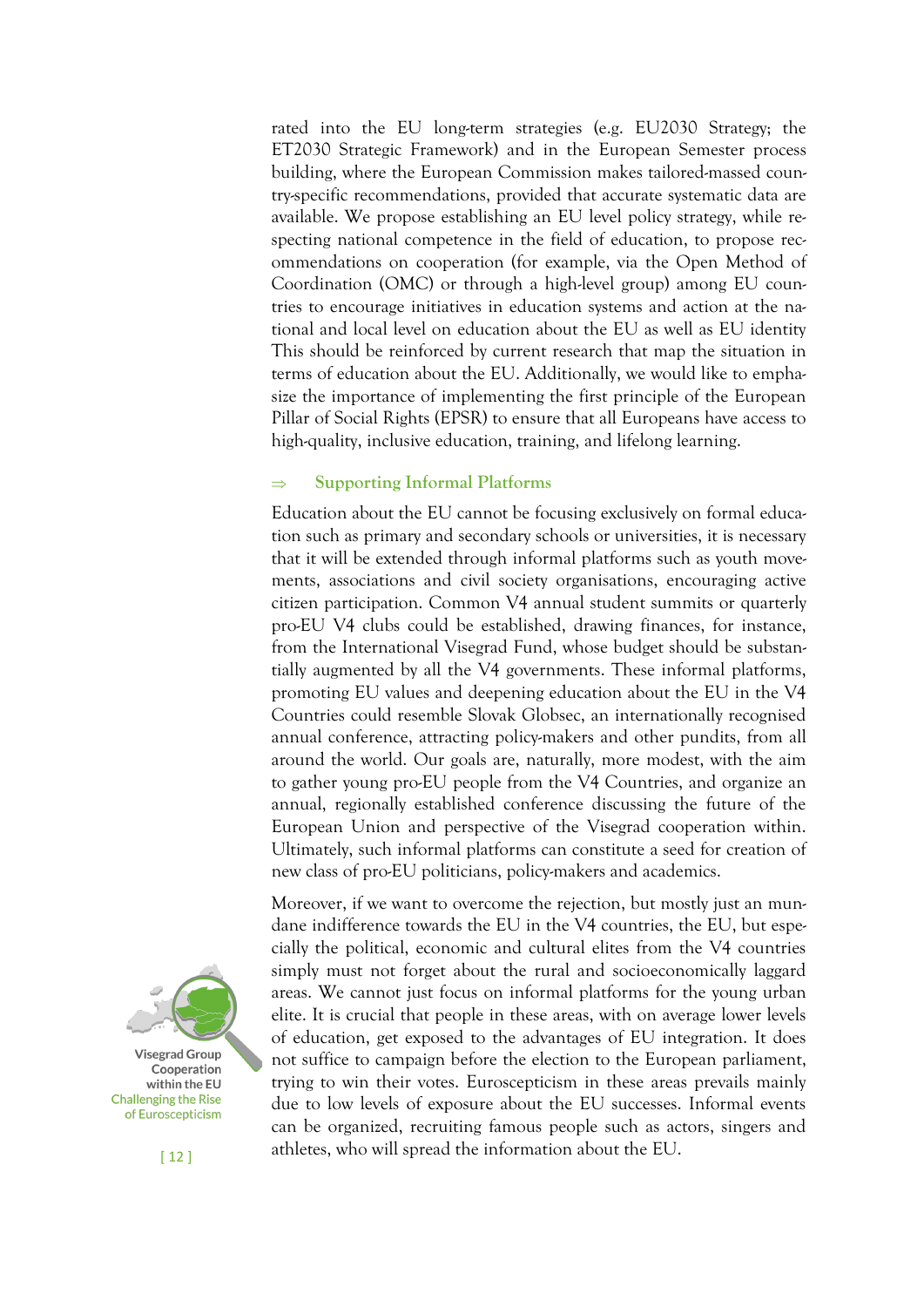### **Counterbalance Disinformation about the EU on Social Media**

The spread of misinformation and disinformation about the EU represents a hallmark of recent development on social media, undermining the trust in the European integration project and its institutions. We are of the opinion that these largely false information should be tackled by the necessary tools. In the long-run, this is the domain of proper education, we have already highlighted above. In the short-run, however, these disinformation have to be balanced out by accurate and data-based information about the EU. We do not propose censorship, the EU is and must remain to be based on the values of free speech and freedom of expression. The EU and the V4 governments, respectively, must get themselves involved in spreading the advantages of EU membership. In our opinion, we can use public service media and pro-EU broadcasters such as Euronews, to have a role in delivering accurate information about the EU, both its advantages and disadvantages. The Euronews is a splendid platform, however, one has to realise that the targeted population, with lower education on average, does not have access to English or French information about the EU. Thereby, we propose to establish a V4 Euronews lookalike, presenting data-based information about the EU in Czech, Slovak, Polish and Hungarian languages. The Euractiv platform is a good start, however, we have to follow up with visual media as well and make them competitive with the "alternative" media. Similar strategy will have to followed up on social platforms, mainly Facebook, Twitter, YouTube and even TikTok.

Governments take major responsibility for educational and cultural policies. However, the EU has played an important complementary role over the years, and it is in all countries' interests to fully realize the potential of education and culture as drivers of job creation, economic growth, and social equity, as well as means of experiencing European identity in all its diversity. While the many EU programs have so far focused only on universities, we believe that the EU budget should be increased, and programs broadened to all education sectors and extended to all age groups to enhance education about the EU and strengthen democratic citizenship.

#### **References**



Bijsmans P., C. Galpin and Leruth B. (2018), "'Brexit' in Transnational Perspective: An Analysis of Newspapers in France, Germany and the Netherlands." Comparative European Politics 16 (5): 825–842.

Bobo L. and Licari F. C. (1989), "Education and political tolerance: Testing the effects of cognitive sophistication and target group affect." Public Opinion Quarterly 53(3): 285–308.



 $[13]$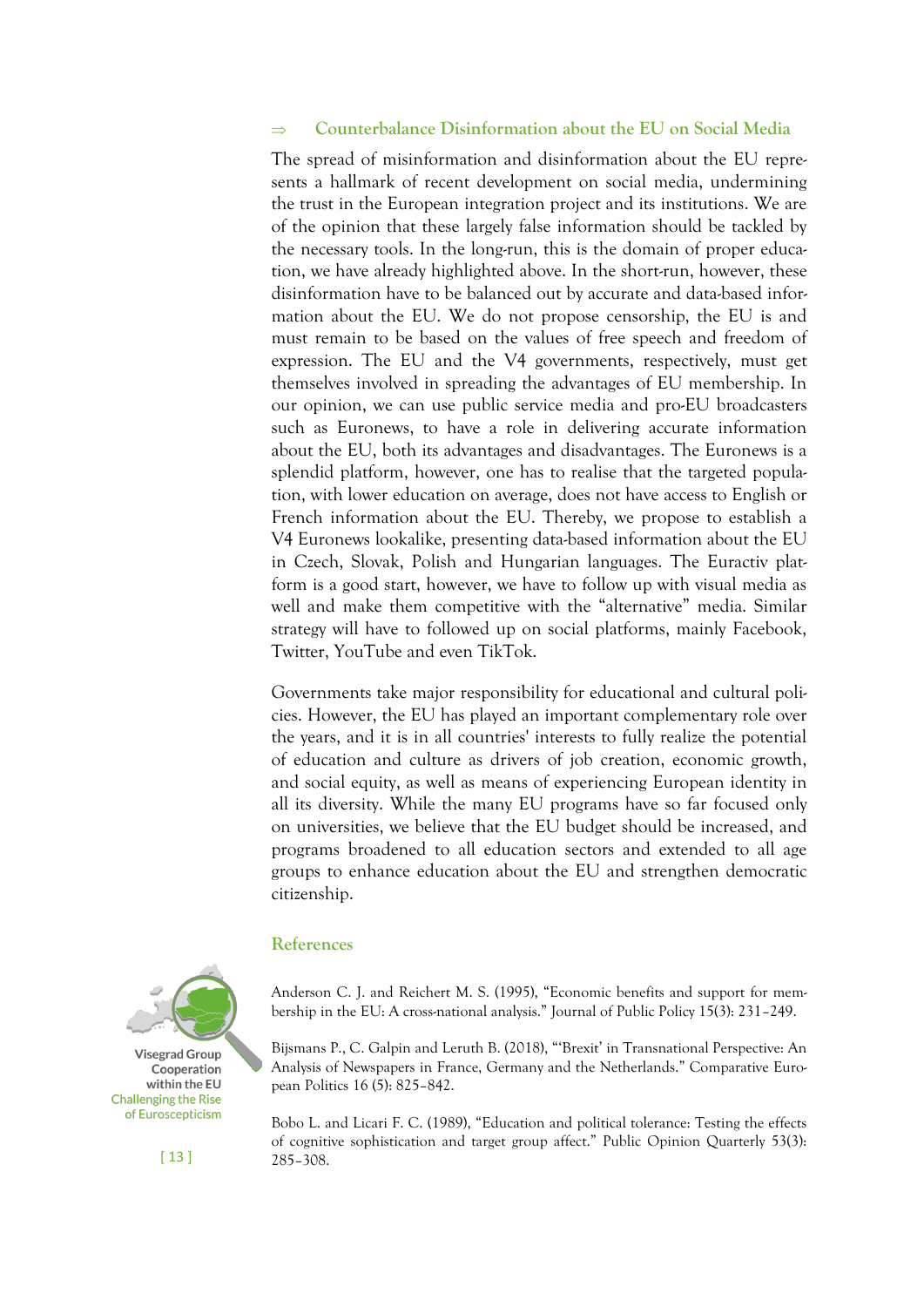Bovens M. and Wille A. (2017), "Diploma Democracy: The Rise of Political Meritocracy." Oxford: Oxford University Press.

Busemeyer M. R. and Trampusch C. (2011), "Comparative political science and the study of education." British Journal of Political Science 41(2): 413–443.

De Vreese C. H. and Boomgaarden H. G. (2005), "Projecting EU referendums: Fear of immigration and support for European integration." European Union Politics 6(1): 59 –82.

Dutceac Segesten, A., and Bossetta M. (2019), "Can Euroscepticism Contribute to a European Public Sphere? The Europeanization of Media Discourses on Euroscepticism across Six Countries." Journal of Common Market Studies 57 (5): 1051–1070.

Gabel M. (1998), "Public support for European integration: An empirical test of five theories." The Journal of Politics 60(2): 333–354.

Gabel M. and Palmer H. (1995), "Understanding variation in public support for European integration." European Journal of Political Research 27(1): 3–19.

Hakhverdian A, van Elsas E, van der Brug W, et al. (2013), " Euroscepticism and education: A longitudinal study of 12 EU member states, 1973–2010." European Union Politics 14(4): 522–541.

Hobolt S. B. (2016)., "The Brexit vote: A divided nation, a divided continent." Journal of European Public Policy 23(9): 1259–1277.

Hobolt S. B. and de Vries C. E. (2016), "Public support for European integration." Annual Review of Political Science 19(1): 413–432.

Hooghe L. and Marks G. (2005), "Calculation, community and cues." European Union Politics 6(4): 419–443.

Hooghe L. and Marks G. (2018), "Cleavage theory meets Europe's crisis: Lipset, Rokkan, and the transnational cleavage." Journal of European Public Policy 25(1), 109-135.

Hyman H. H. and Wright C. R. (1979), "Education's lasting influence on values." Chicago: University of Chicago Press.

Jackman M. R. (1978), "General and applied tolerance: Does education increase commitment to racial integration?" American Journal of Political Science 22(2): 302–324.

Keating A. (2009), "Educating Europe's citizens: Moving from national to post-national models of educating for European citizenship." Citizenship Studies 13(2): 135–151.

Kriesi, H., Schulte-Cloos, J. (2020), "Support for radical parties in Western Europe: structural conflicts and political dynamics." Electoral Studies 65, 102138.

Leconte, C. (2010), "Understanding Euroscepticism." London: Palgrave Macmillan.

Leruth, B., Startin N., and Usherwood S. (2018), "Defining Euroscepticism: From a Broad Concept to a Field of Study." In The Routledge Handbook of Euroscepticism, edited by B. Leruth, N. Startin, S. Usherwood, 3–10. London: Routledge.

Lindner, A., Novokment, F., Piketty, T. and Zawisza, T. (2020), Political conflict, social inequality and electoral cleavages in Central-Eastern Europe, 1990-2018. World Inequality Lab – Working Paper No. 2020/25.



 $[14]$